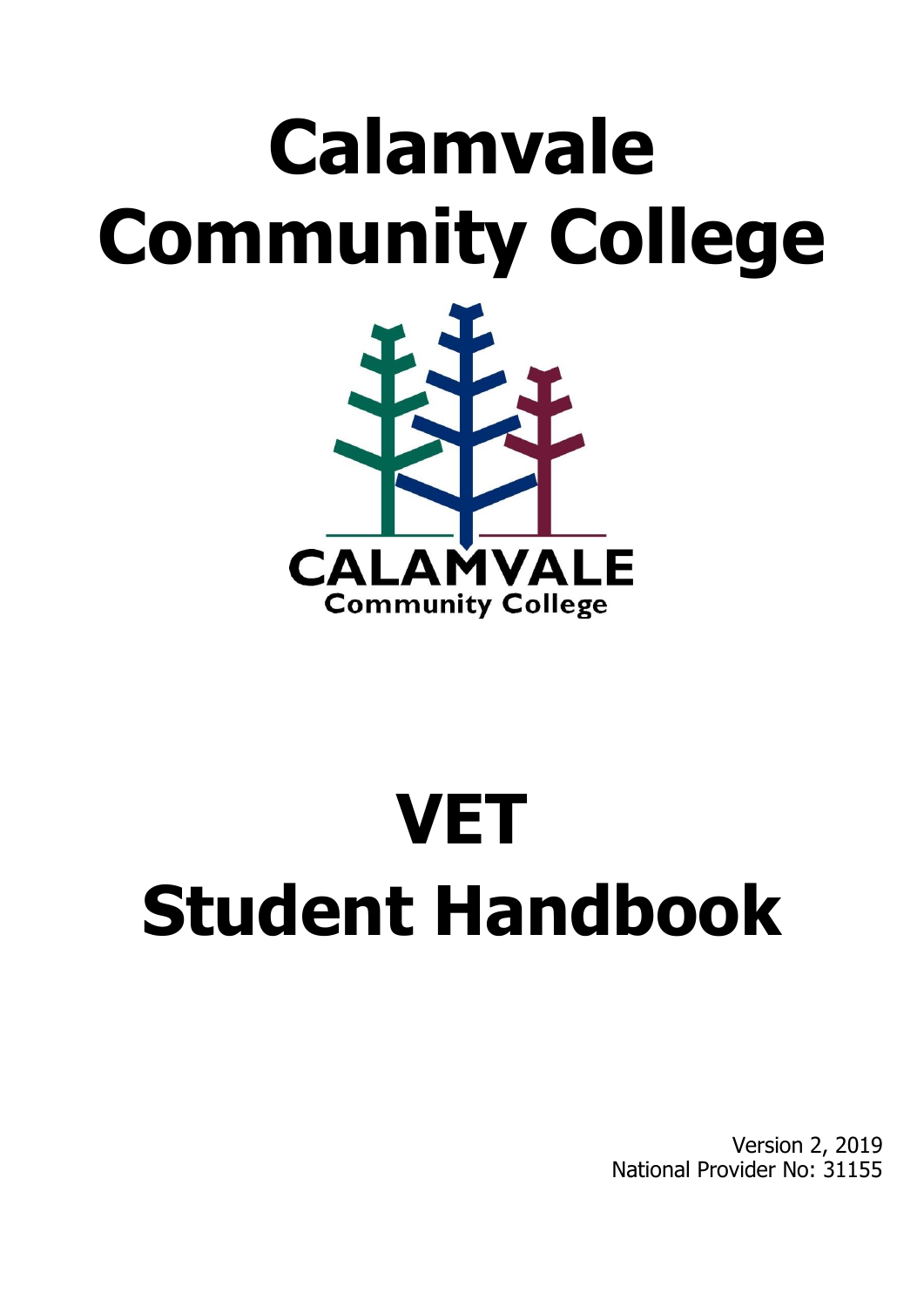## **Table of Contents**

| Introduction                                                                                                 | 3  |
|--------------------------------------------------------------------------------------------------------------|----|
| The Australian Qualifications Framework (AQF)                                                                | 3  |
| <b>AQF qualifications</b>                                                                                    | 4  |
| 1. Student selection, enrolment and induction/orientation procedures                                         | 5  |
| 2. Qualification or accredited course information                                                            | 5  |
| 3. Marketing and advertising of course information                                                           | 6  |
| 4. Legislative requirements                                                                                  | 6  |
| 5. Fees and charges, including refund policy                                                                 | 7  |
| 6. Student services                                                                                          | 7  |
| 7. Student support, welfare and guidance services                                                            | 8  |
| 8. Provision for language, literacy and numeracy assistance                                                  | 8  |
| 9. Access and equity policy and procedure                                                                    | 8  |
| 10. Flexible learning and assessment procedures                                                              | 10 |
| 11. Competency based assessment                                                                              | 11 |
| 12. Student access to accurate records policy and procedures                                                 | 12 |
| 13. Confidentiality procedure                                                                                | 12 |
| 14. Employer contributing to learner's training and assessment                                               | 12 |
| 15. Complaints and appeals procedures                                                                        | 12 |
| 16. Recognition arrangements for RPL                                                                         | 16 |
| 17. Recognition of AQF qualifications and statements of attainment issued by another RTO and credit transfer | 17 |
| 18. Certification and issuing qualifications                                                                 | 19 |
| 19. Qualification and accredited course guarantee                                                            | 19 |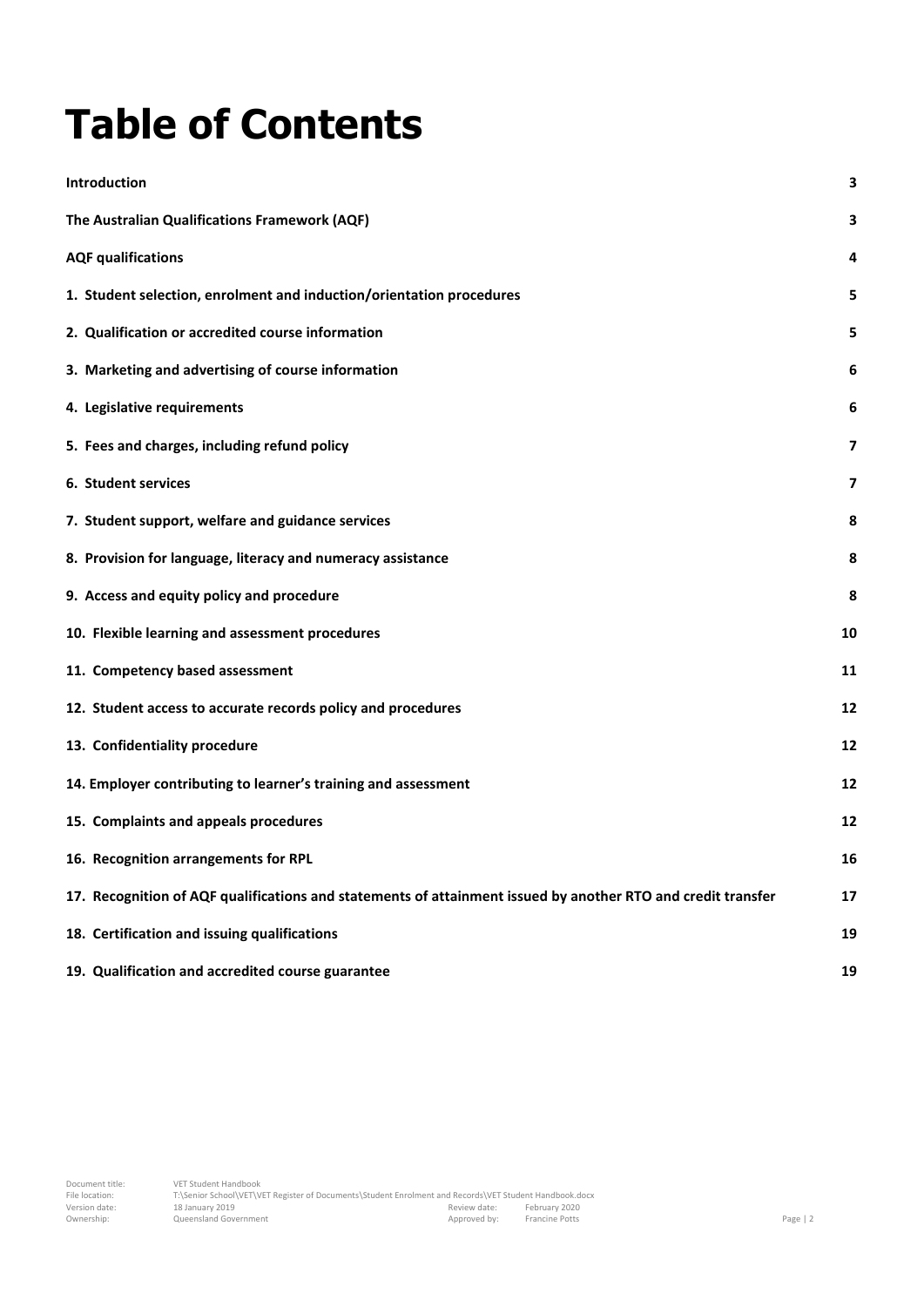### <span id="page-2-0"></span>**INTRODUCTION**

#### **Congratulations on your decision to enrol in a nationally recognised vocational course.**

This handbook has been written to provide students with important information about the vocational education and training (VET) qualifications offered at Calamvale Community College as well as your rights and responsibilities as a VET student.

Students should take the time to study this handbook carefully and ask their Trainer and Assessor if they are unsure of any details. Students should keep this handbook (or note the intranet location of this document) for reference throughout their enrolment. The contents of this handbook in many instances represent the key points of various VET policies and procedures developed by this RTO. A copy of the VET Quality Manual outlining the RTO's VET policies and procedures can be obtained via the RTO Manager.

#### <span id="page-2-1"></span>**The Australian Qualifications Framework (AQF)**

All of the VET courses offered by this RTO lead to nationally recognised qualifications – a certificate (if all of the requirements of the qualification are completed) or a statement of attainment (for those parts that are successfully completed where the full qualification is not completed). This certificate/statement of attainment will be recognised in all eight states/territories in Australia. This is because Australia has a national qualifications framework called the Australian Qualifications Framework (AQF). There are 14 different types of qualifications that can be obtained. These are shown in the following diagram.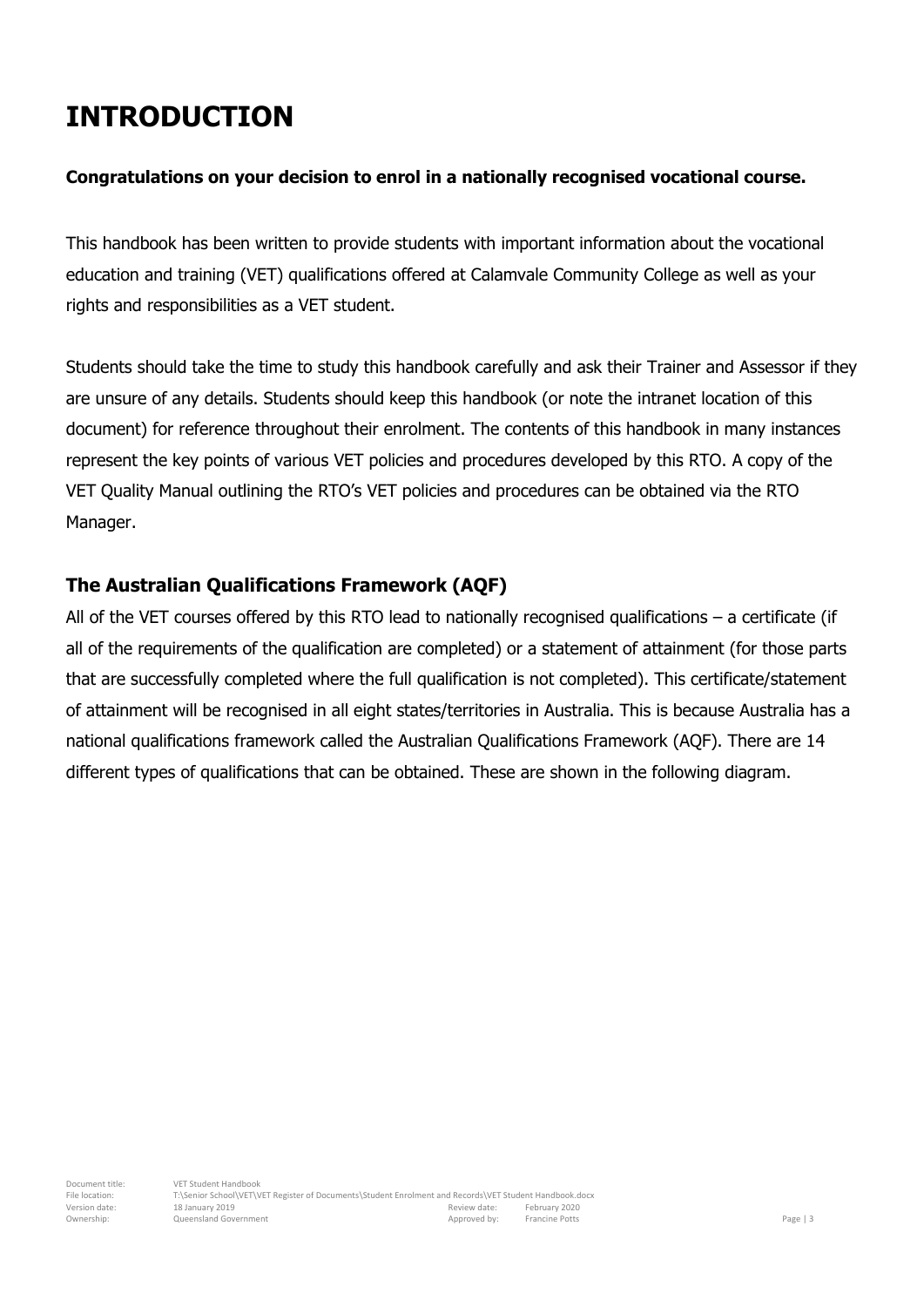#### <span id="page-3-0"></span>**AQF QUALIFICATIONS**



Source: Australian Qualifications Framework Second Edition January 2013

Your Trainer and Assessor will provide you with information about your VET qualification/s including an overview of the specific units of competency/modules in each, assessment requirements, vocational outcomes, etc.

The qualifications available for completion at this RTO are listed in the Subject Selection Handbook.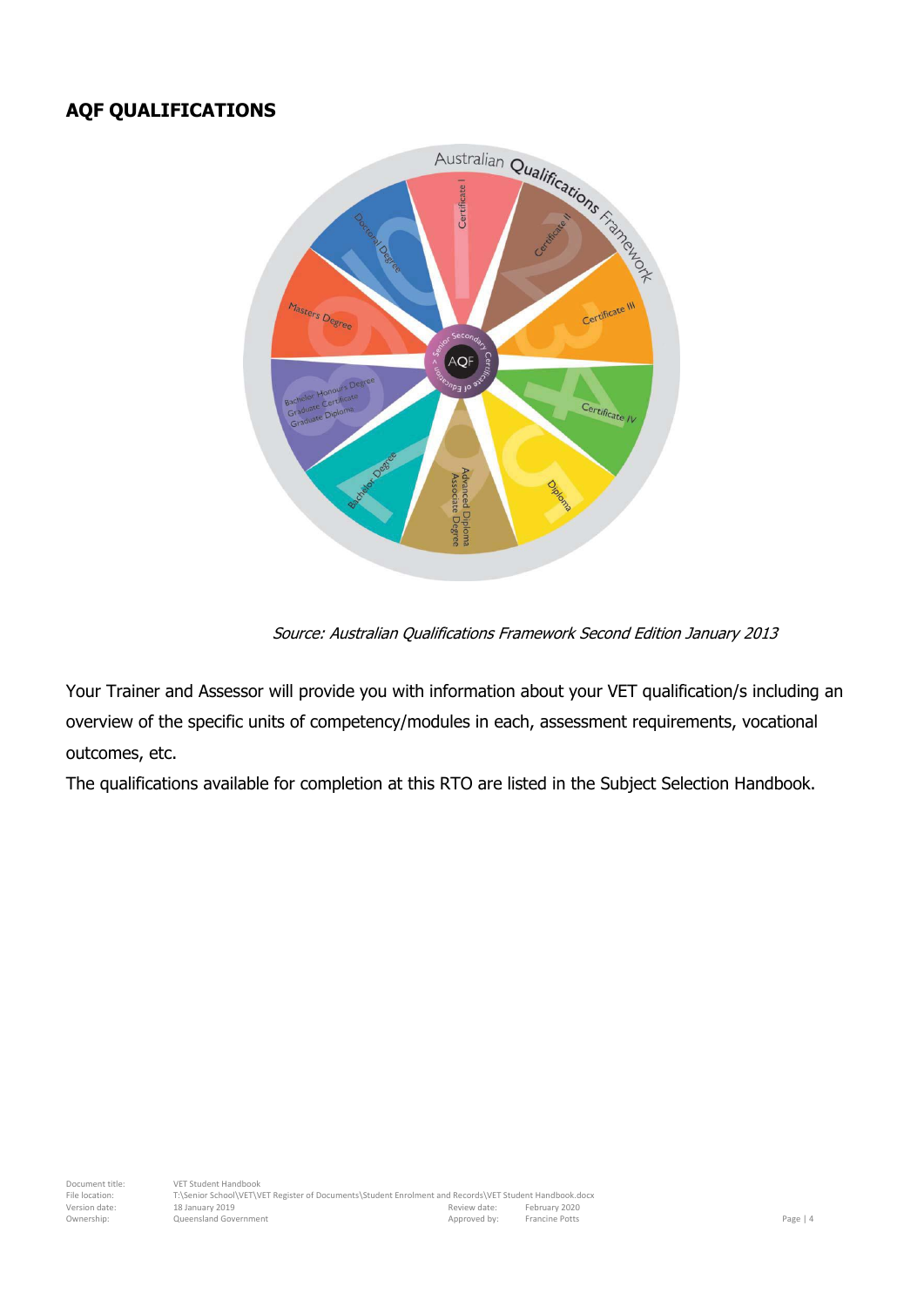#### <span id="page-4-0"></span>**1. Student selection, enrolment and induction/orientation procedures**

Students enrolled in the VET courses at this RTO participate in the same enrolment and selection processes as other students at the RTO. Where numbers are limited for VET subjects, selection will be based on interview and/or on the order in which enrolments were received.

Calamvale Community College will provide each student with information about the training, assessment and support services they will receive, and about their rights and obligations (through the VET student induction session) before enrolment on the Student Data Capture System (SDCS)/Student Management System.

Students must obtain a **Unique Student Identifier (USI)** to enroll in these Certificate courses.

Students are provided with the following documentation upon enrolment:

- USI Fact Sheets and Help
- USI Consent Form
- USI Collection and Verification Form

For more information on the USI system visit [www.usi.gov.au.](http://www.usi.gov.au/)

**NOTE:** Students will not be issued with either a Certificate or Statement of Attainment, if they have not provided a Unique Student Identifier (USI) to the RTO.

The RTO Manager and associated Trainers and Assessors will induct all VET students with this handbook.

#### <span id="page-4-1"></span>**2. Qualification or accredited course information**

Information pertaining to your qualification or accredited course can be sourced from course documentation provided by your Trainer and Assessor, subject specific information included in the Senior subject selection handbook (or similar document), through the VET student handbook and on the RTO website (if applicable).

Information available to students regarding course information will include:

- Qualification or VET accredited course code and title
- Packaging rule information as per the specified Training Package or VET Accredited course
- Units of competency (code and title) to be delivered
- Entry requirements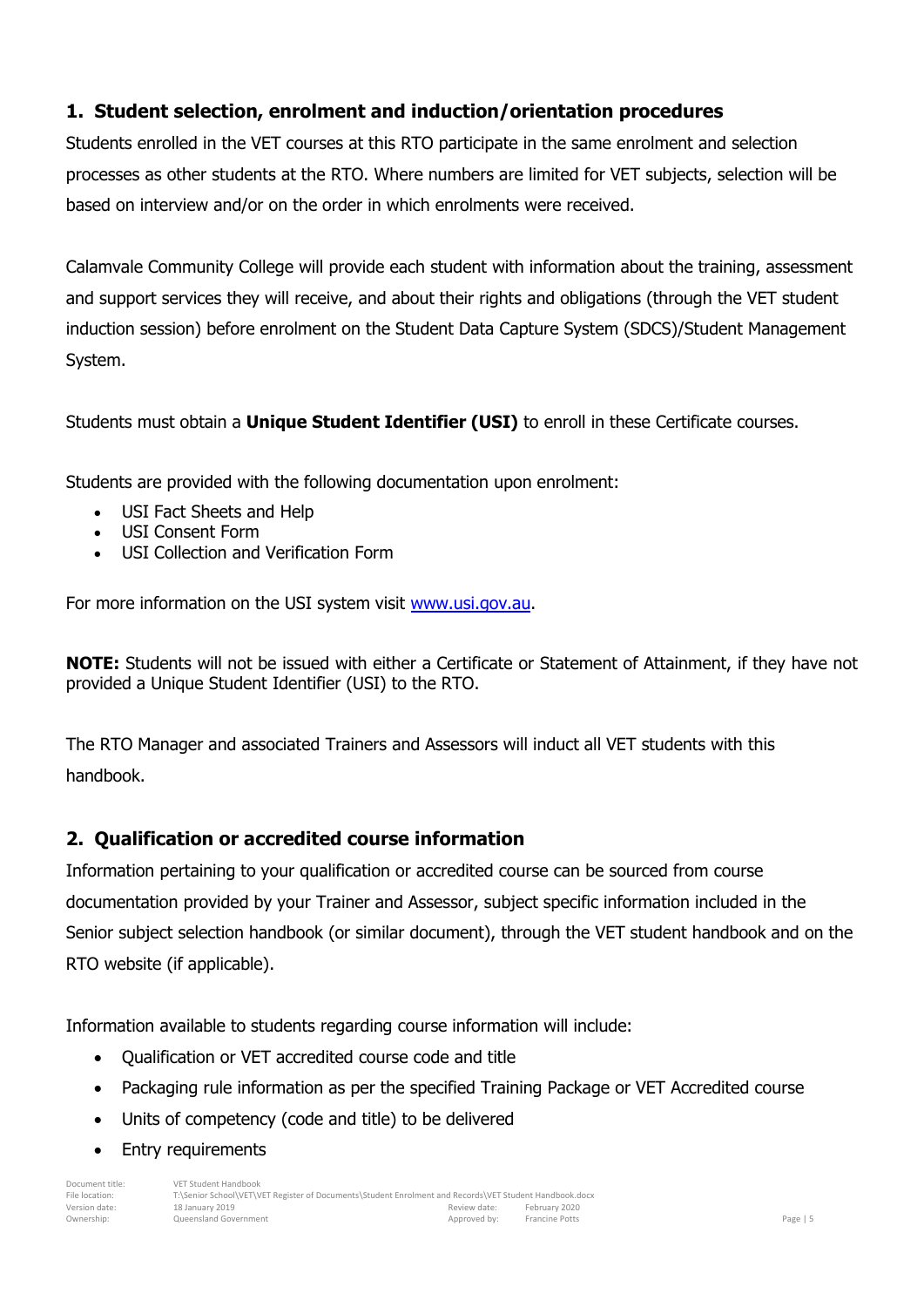- Fees and charges
- Course outcomes and pathways
- Work experience requirements (where applicable)
- Licensing requirements (where applicable)
- Third party or off-campus arrangements (where applicable)

#### <span id="page-5-0"></span>**3. Marketing and advertising of course information**

The RTO will ensure that its marketing and advertising of AQF qualifications to prospective students is ethical, accurate and consistent with its scope of registration. In the provision of information, no false or misleading comparisons are drawn with any other training organisation or training product.

The RTO will not advertise or market in any way VET accredited courses, qualifications or units of competency that are not on the scope of registration.

Calamvale Community College will ensure it will have the appropriate human and physical resources to deliver and assess any course currently on the RTO's scope of registration. If the RTO loses access to these resources, the RTO will provide students with alternative opportunities to complete the course and the related qualification.

#### <span id="page-5-1"></span>**4. Legislative requirements**

The RTO will observe all Australian, state and territory laws governing Vocational Education and Training. The RTO will also meet all legislative requirements of the:

- **•** [Education \(General Provisions\) Act 2006](https://www.legislation.qld.gov.au/LEGISLTN/CURRENT/E/EducGenPrA06.pdf)
- [National Vocational Education and Training Regulator Act 2011](http://www.comlaw.gov.au/Details/C2014C00623/77524942-2969-4aab-bdce-529b95ebb2f9)
- [Copyright Act 1968 \(2006\)](http://www.comlaw.gov.au/Details/C2014C00291/394cbe1c-c423-4f21-8cb8-3272a064aab4)
- [Education \(Work Experience\) Act 1996](https://www.legislation.qld.gov.au/LEGISLTN/CURRENT/E/EducWkExA96.pdf)
- [Child Protection Act 1999](https://www.legislation.qld.gov.au/LEGISLTN/CURRENT/C/ChildProtectA99.pdf)
- [Work Health and Safety Act 2011](https://www.legislation.qld.gov.au/LEGISLTN/CURRENT/W/WorkHSA11.pdf)
- [Anti-discrimination Act 1991](https://www.legislation.qld.gov.au/LEGISLTN/CURRENT/A/AntiDiscrimA91.pdf)
- [Privacy Act 1988 \(2014\)](http://www.comlaw.gov.au/Details/C2014C00757/9f9e7235-b12a-42f5-a77f-3aeb9d5b1736)
- [Information Privacy Act 2009](https://www.legislation.qld.gov.au/LEGISLTN/CURRENT/I/InfoPrivA09.pdf)

<span id="page-5-2"></span>If students require any further information, please see the RTO Manager.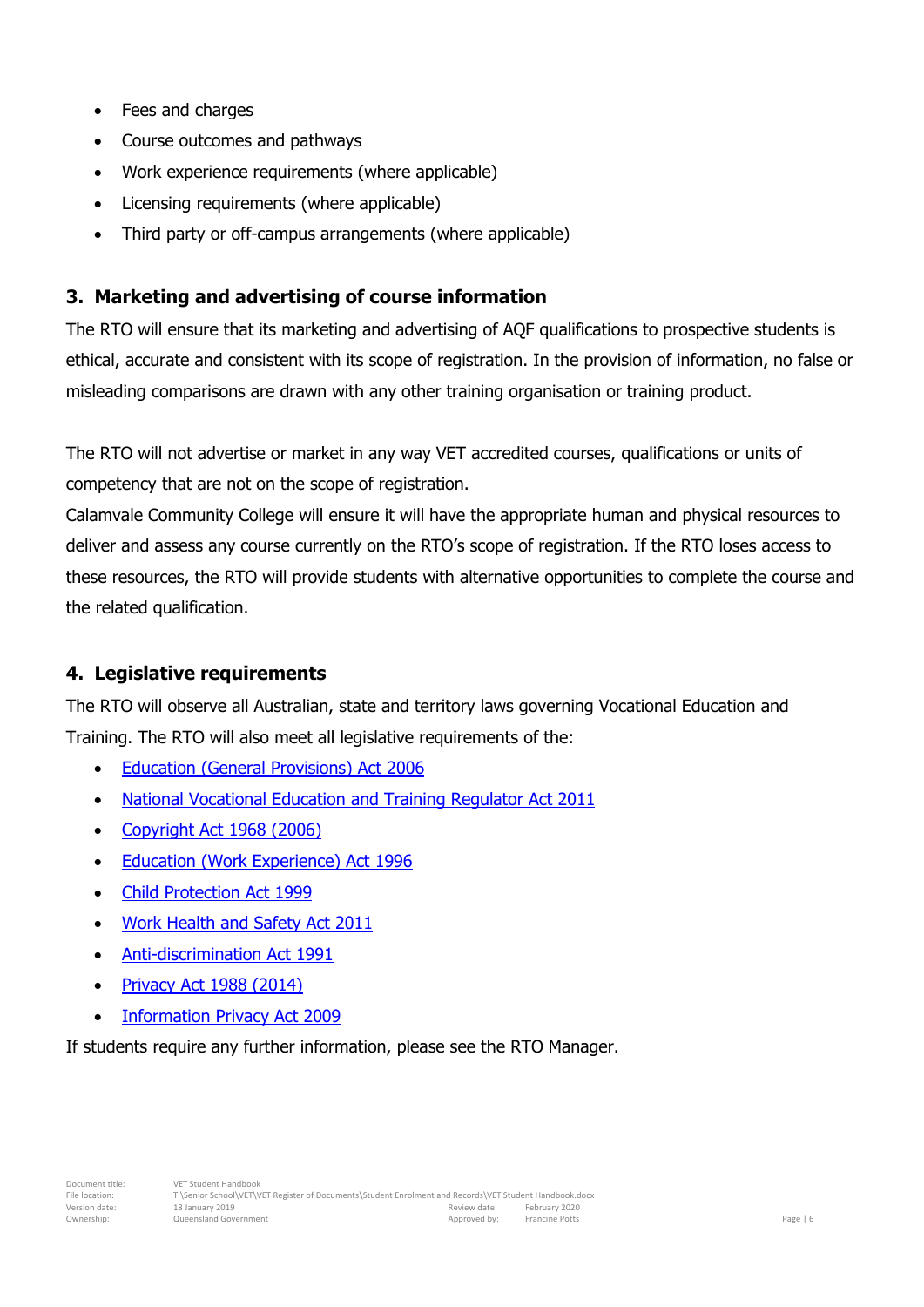#### **5. Fees and charges, including refund policy**

The RTO does not charge students fees for VET services. Levies are only collected for consumable costs or other additional services such as the issuing of a replacement qualification testamur. Any fees and charges that do occur for additional services will be made known to students prior to enrolment.

Students who enrol past the commencement of the calendar year will be charged student levies at a pro-rata basis for the duration of the year. Students who leave a VET course before completion may be able to claim a refund for part of the course consumables (levy).

Fees for VET Courses provided by external training providers will be charged as per the third party arrangements with that provider.

Matters regarding payment of fees or refund of fees will be managed by the Business Manager in accordance with the principles contained in the general fee policy of the school (not specific to VET).

#### <span id="page-6-0"></span>**6. Student services**

Calamvale Community College will establish the needs of their students, and deliver services to meet their individual needs where applicable. All students at this RTO will have involvement with some or all of the following processes, designed to establish their educational and support needs:

- SET plans
- subject selection processes
- career quidance services

The provision of educational services will be monitored to ensure the RTO continues to cater for student needs through review of student senior education and training (SET) plans, as needed. The RTO will also ensure that all students receive the services detailed in their agreement with the RTO.

<span id="page-6-1"></span>The RTO will continually improve student services by collecting, analysing and acting on any relevant data collection through students providing valuable feedback to the RTO through informal and formal processes i.e. through individual student assessment feedback, course evaluation feedback, quality indicators — student engagement surveys and school-generated surveys (where applicable).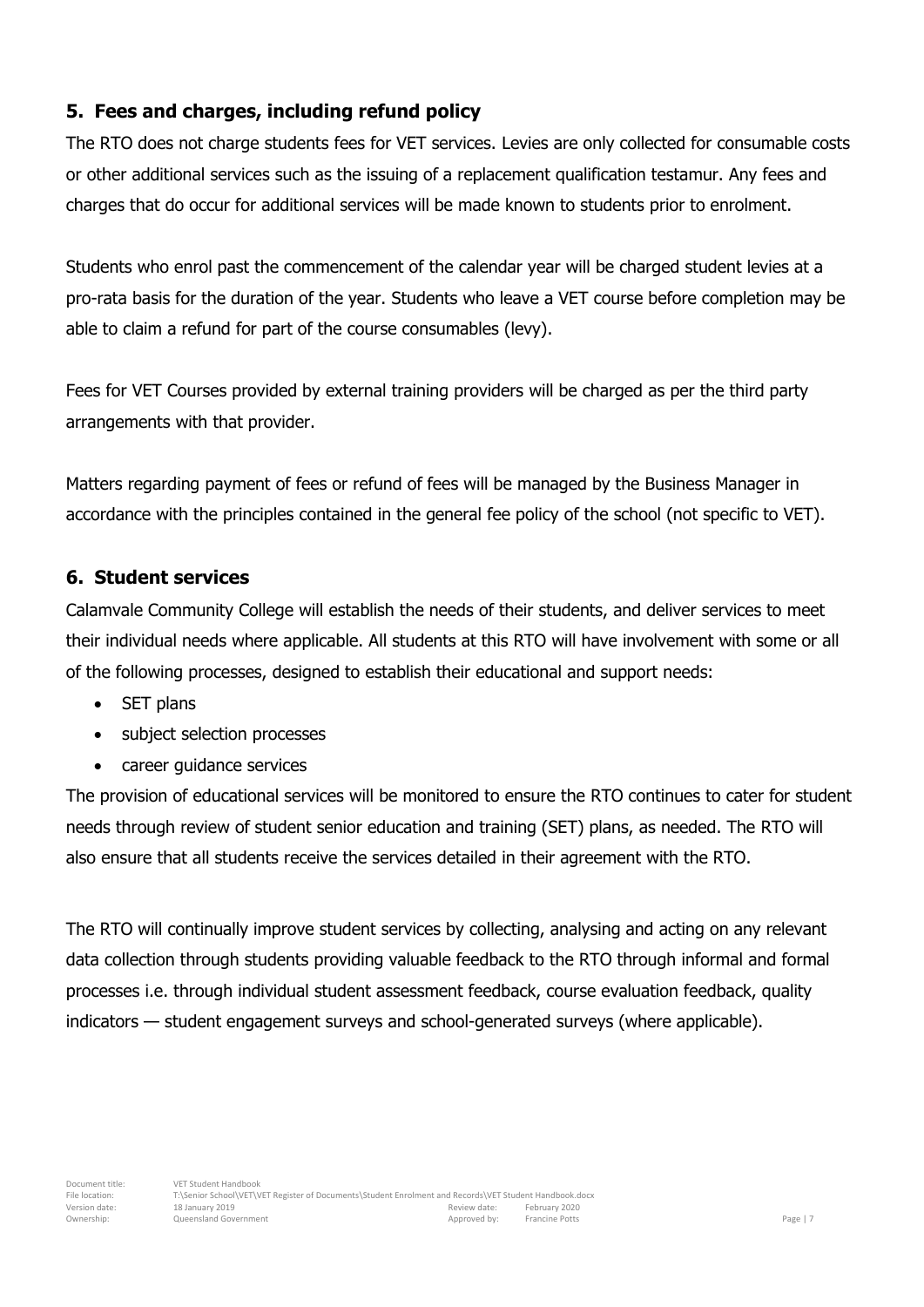#### **7. Student support, welfare and guidance services**

Students have access to a wide range of support, welfare and guidance services at this RTO, including:

- Principal
- Deputy Principal
- RTO Manager
- Head of Department
- Trainers and Assessors
- Career Counsellor/Guidance Officer
- Learning Support Teachers

#### <span id="page-7-0"></span>**8. Provision for language, literacy and numeracy assistance**

If you are undertaking a VET subject, which has units of competency from a training package, you will find that basic literacy/numeracy elements have been incorporated. This should help you learn these basic literacy/numeracy components more readily, as they are being delivered and assessed in the context of an industry vocational area of your choice. If you still feel you need additional language, literacy or numeracy support, please seek further advice from the RTO Manager.

#### <span id="page-7-1"></span>**9. Access and equity policy and procedure**

The access and equity guidelines at Calamvale Community College are designed to remove any barriers so that all students have the opportunity to gain skills, knowledge and experience through access to VET subjects.

This RTO is inclusive of all students regardless of sex, race, impairment or any other factor. Any matter relating to access and equity will be referred to the RTO Manager, as the designated Access and Equity Officer.

Calamvale Community College has written access and equity policies documents generally as a school (not specific to VET) and all staff are aware of these. Staff and students may contact the Access and Equity Officer, who is the RTO Manager, for information and/or support about the policy.

Access and equity guidelines will be implemented through the following strategies:

• The curriculum, while limited by the available human and physical resources, will provide for a choice of VET subject/s for all students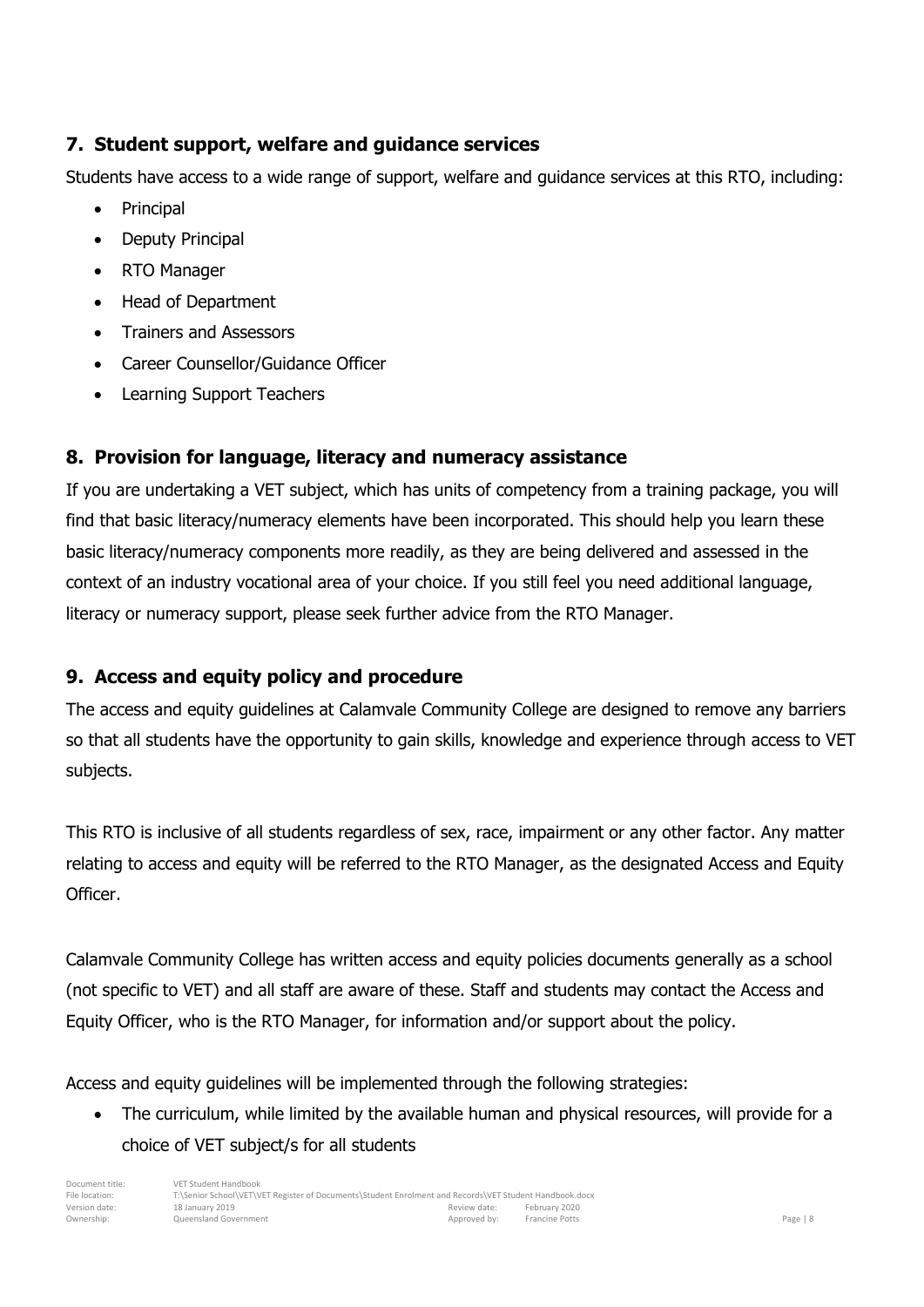- Links with other providers, such as other RTOs will be considered where additional resources are required.
- Access to school-based apprenticeships and traineeships may be available to students
- Where possible, students will be provided with the opportunity to gain a full Certificate at AQF levels I, or II or III (where applicable)
- Access to industry specific VET programs will be available to all students regardless of sex, gender or race.
- If the RTO loses access to either physical and or human resources, the RTO will provide students with alternative opportunities to complete the course and the related qualification.

**Discrimination** occurs if a person treats someone differently on the basis of an attribute or characteristic such as gender, sexuality, race, pregnancy, physical or intellectual impairment, age, etc. This RTO strives to meet the needs of each student through incorporating access and equity principles and practices which acknowledge the right of all students to equality of opportunity without discrimination.

For example, the following principles apply:

- 1. VET curriculum areas will be adequately resourced, with teachers with the appropriate qualifications, in order to ensure students have quality outcomes.
- 2. VET training and assessment will be in line with industry standards to ensure quality outcomes for students. As well, a variety of training/assessment methods will be used to cater for the ways in which students learn. Students with learning difficulties or impairment will participate with an initial and annual panel meeting with their parent/guardian and relevant RTO staff to ensure that the training and assessment provided meets their needs.
- 3. All students will be actively encouraged to participate in VET qualifications, irrespective of background/cultural differences.
- 4. Prior to participating in structured work placement, students will be provided with an induction programme that will equip them with the knowledge to recognise harassment/discrimination should it occur and to ensure they have the strategies to deal with anything like this. Appropriate support will be provided to ensure students are successful in their work placement.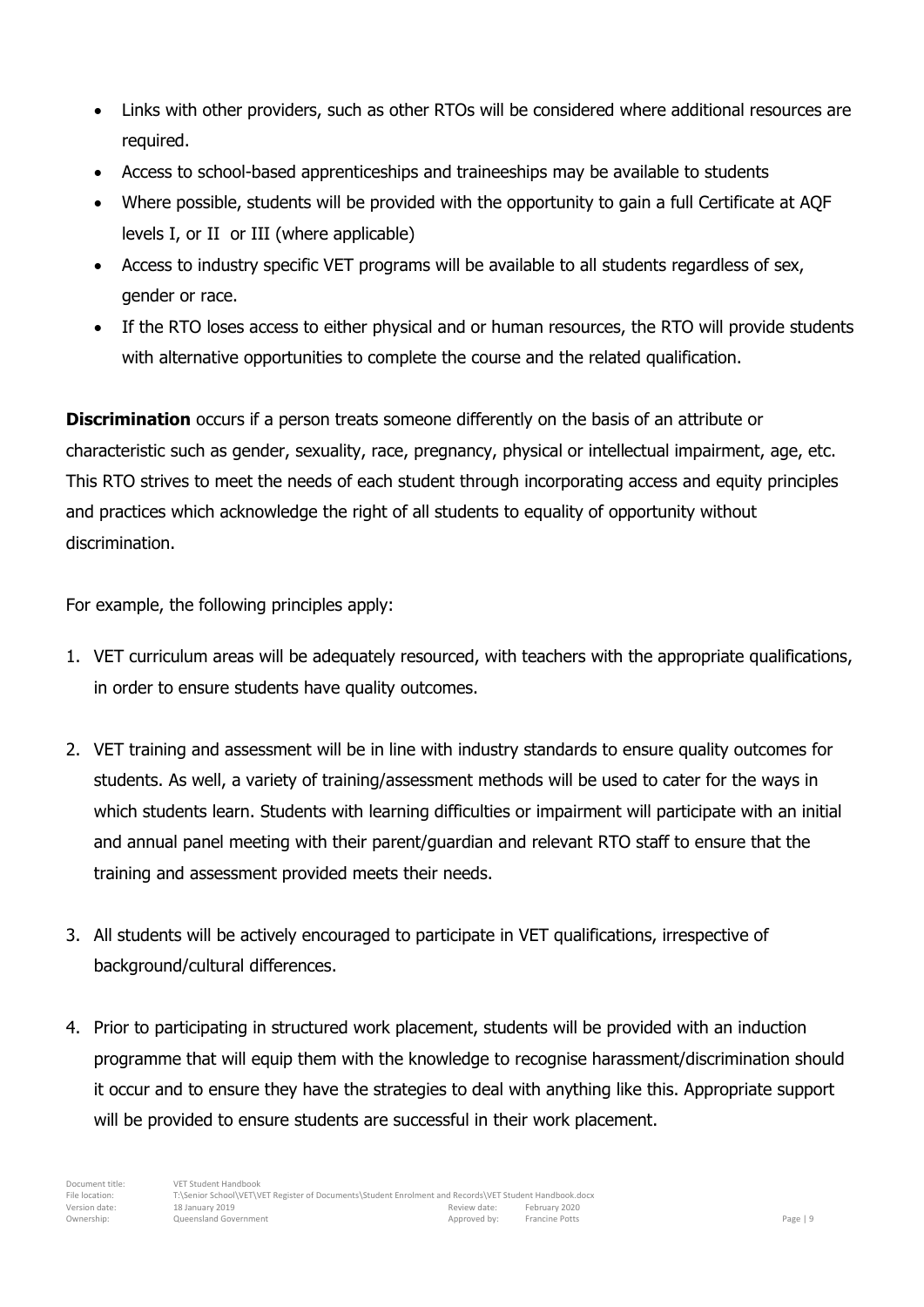- 5. Literacy/numeracy is integrated throughout all VET qualifications, as well as being delivered separately through your English/literacy and Maths/numeracy programme.
- 6. This RTO will openly value all students, irrespective of background/culture/other differences and all students will be made to feel valued through the delivery of appropriate training/assessment methods and support structures.
- 7. Any complaints in relation to discrimination/harassment will be treated seriously, in line with the RTO's Complaints and appeals policy.

#### <span id="page-9-0"></span>**10. Flexible learning and assessment procedures**

The following represent the basic VET assessment principles of this RTO. They are designed to promote fairness and equity in assessment.

- All VET students at this RTO will be fully informed of the VET assessment procedures and requirements and will have the right to appeal.
- Students will be given clear and timely information on assessment.
- Information given to students, on the assessment cover sheet, will include:
	- advice about the assessment methods
	- assessment procedures
	- the criteria against which they will be assessed
	- when and how they will receive feedback.
- Students will sight their profile sheet of results in each VET subject on at least two occasions throughout a two year course.
- The assessment approach chosen will cater for the language, literacy and numeracy needs of students.
- Any special geographic, financial or social needs of students will be considered in the development and conduction of the assessment.
- Reasonable adjustment will be made to the assessment strategy to ensure equity for all students, while maintaining the integrity of the assessment outcomes.
- Opportunities for feedback and review of all aspects of assessment will be provided to students.
- A clearly documented mechanism for appeal against assessment processes and decisions is available to students and is publicly available in this handbook which is stored on the intranet.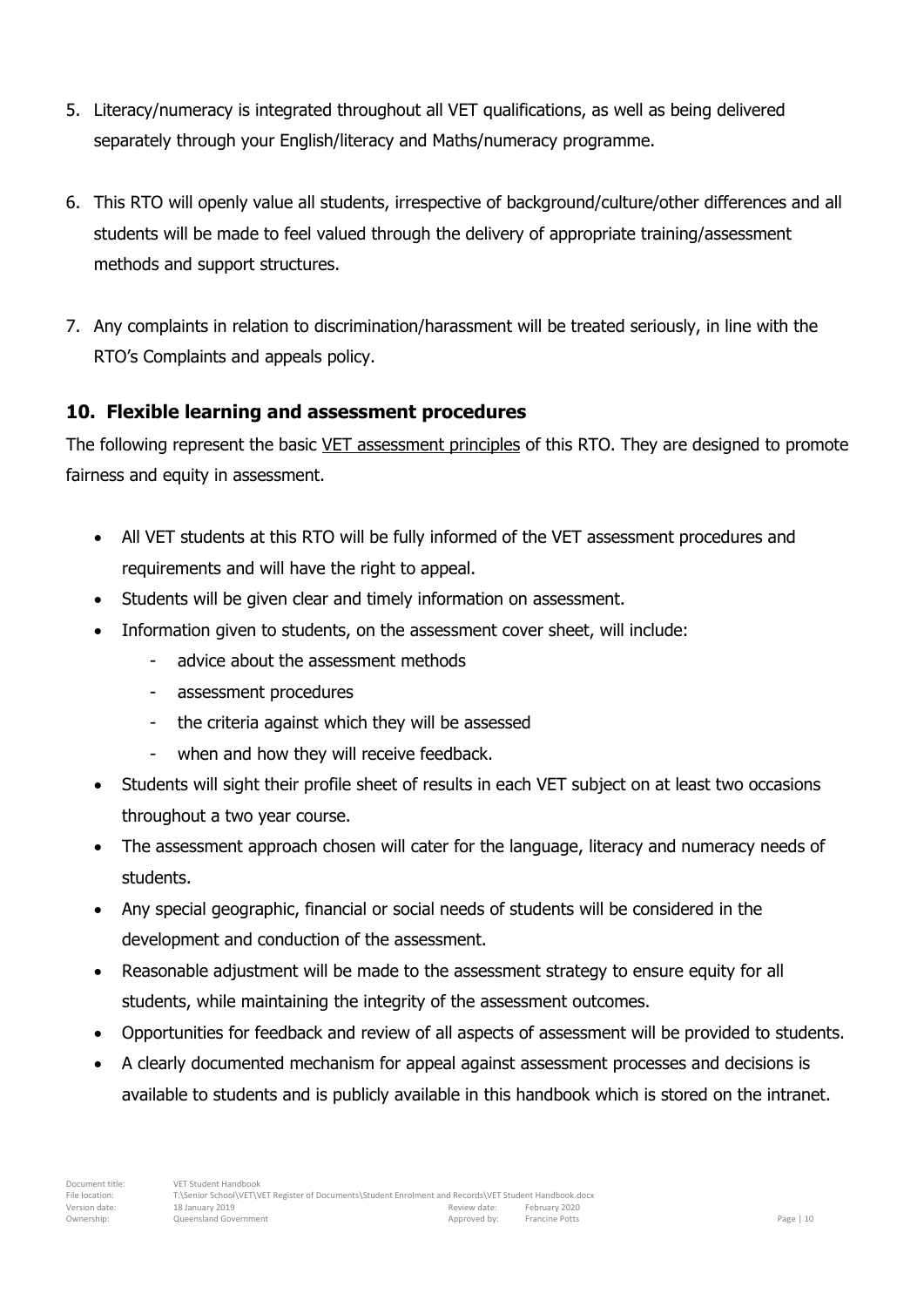Your Trainer and Assessor will provide you with a thorough overview of the assessment requirements for your individual VET course. The following information, however, represents some general information about the VET assessment process adopted at Calamvale Community College.

#### <span id="page-10-0"></span>**11. Competency based assessment**

In order to be successful in gaining competency, students must demonstrate consistent application of knowledge and skill to the standard of performance required in the workplace. Students must be able to transfer and apply skills and knowledge to new situations and environments.

In most subjects assessment tasks are completed a number of times throughout the year. Results for each assessment item will be marked on a student profile sheet (or similar document) using terms such as Satisfactory or Unsatisfactory, or working towards competence. This assists students to become competent as their skills improve.

Final records of assessment of competencies will be awarded as either:

- **C** for Competent
- **NC** for Not Competent

#### **Assessment methods**

Each Trainer and Assessor will maintain a student profile (or similar document) for each student and on completion of the program of study an exit level will be awarded, based on the principles of assessment and rules of evidence.

Elements of competency will be assessed and recorded once the Trainer and Assessor is satisfied that a student has demonstrated consistent competency in an element or unit of competency. Students may also receive assessment if they apply for and meet the requirements for, RPL.

A master record detailing students' achievements of the units of competency is maintained at the RTO on the Student Data Capture System (SDCS) and new Student Management System (new SATE system).

<span id="page-10-1"></span>This will record all elements and units of competency achieved. This will be held by the RTO and will be issued to the student once they complete the program of study or upon exit (in line with the QCAA SDCS/Student Management System data entry timelines).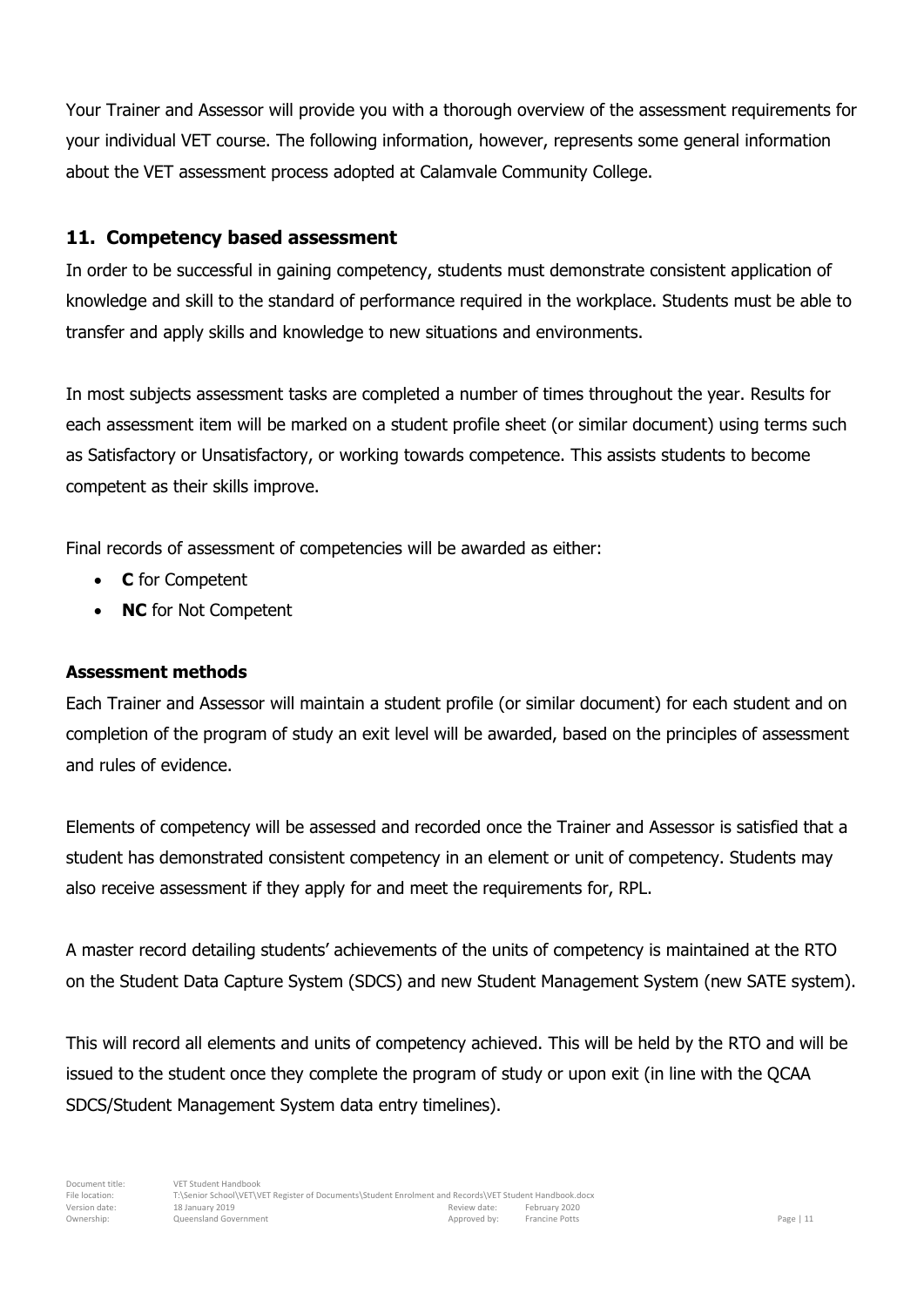#### **12. Student access to accurate records policy and procedures**

Calamvale Community College is committed to regularly providing student with information regarding their participation and progress.

The Trainers and Assessors must maintain accurate and current records of each student's progress towards and achievement of competencies.

Trainer and Assessors will provide access to a student's own records at least once each semester, or on request by the student. Students will also have access to information regarding any unit achieved through their own online learning account.

#### <span id="page-11-0"></span>**13. Confidentiality procedure**

Information about a student, except as required by law or as required under the VET Quality [Framework](http://www.asqa.gov.au/about-asqa/national-vet-regulation/vet-quality-framework.html), is not disclosed without the student's written permission and that of their parent or quardian if the student is less than 18 years of age. The RTO will ensure that have consent from each student.

#### <span id="page-11-1"></span>**14. Employer contributing to learner's training and assessment**

Wherever possible the RTO will place students in workplaces that provide experience in the competencies included in their VET qualifications. This RTO does not use assessment by work placement supervisors. Students on work placements may record their activities in a workplace experience logbook (or similar document). The work placement organiser/teacher will seek the cooperation of the workplace supervisor in the sign-off on the accuracy of the student's entries in the log. This logbook (or similar document) may be used by the assessor to support judgments of competency. Students at this RTO will be placed in workplaces where it forms a mandatory requirement of the Training Package or Accredited course.

#### <span id="page-11-2"></span>**15. Complaints and appeals procedures**

The school, as an RTO has a complaints and appeals policy specific to its RTO operations.

A complaint can be made to the school RTO regarding the conduct of:

- The school RTO, its trainers, assessors or other school RTO staff
- Students of the RTO
- Any third parties providing services on behalf of the RTO (if relevant)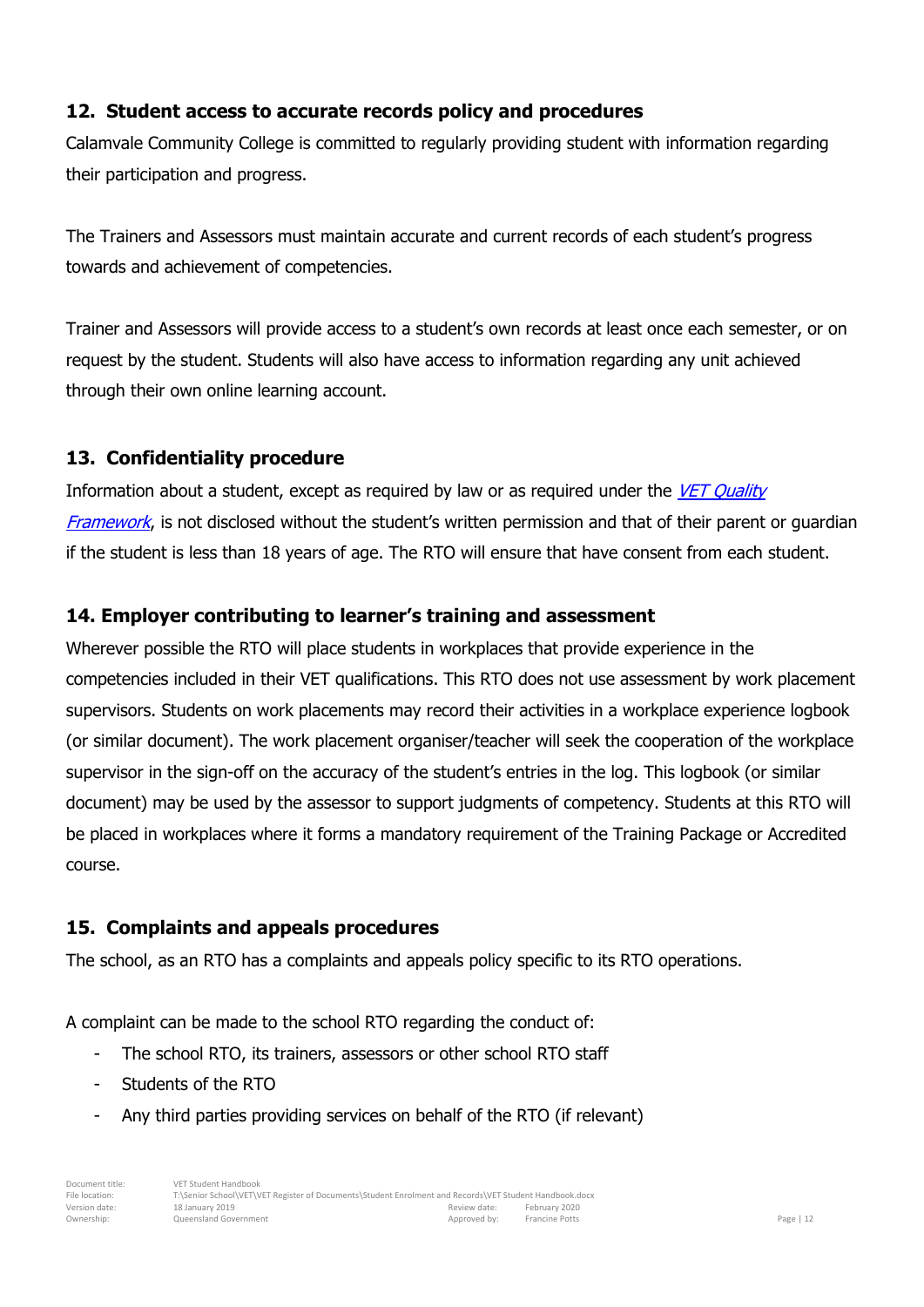Complaints can be made to any member of staff

An appeal can be made to the school RTO to request a review of a decision, including assessment decisions.

Appeals should be made to the trainer/assessor in the first instance, but can also be made to Heads of Program or the RTO Manager.

The School will ensure that the principles of natural justice and procedural fairness are adopted at every stage of the complaints and appeals process.

- Any staff member can receive a complaint or appeal. Where possible, complaints will be resolved immediately.
- All complaints and appeals will be heard and resolved within 60 calendar days of receipt.
	- $\circ$  If the school RTO considers that more than 60 calendar days are required to process and finalise the complaint or appeal, the complainant or appellant (student) will be informed of the reasons for the extended timeframe in writing, and will be regularly updated in the progress of the matter.
- The school RTO will maintain a secure Complaints and Appeals Register, documenting all complaints and appeals received, as well as actions taken and decisions made.
- The school RTO will undertake a continuous improvement process that includes reviewing both the details in the Complaints and Appeals Register, and the complaints and appeals policy and procedures, and will take corrective action to eliminate or mitigate the likelihood of the same problems occurring again.

#### **Complaints Procedure**

- 1. If a complaint relates to a report about harm or safety, refer to the school's appropriate Student Protection procedures.
- 2. Make a verbal complaint (tell a staff member what your complaint is about)
	- a. The complaint will be resolved by that staff member (or an appointed staff member) if possible. Details of the complaint/appeal (its cause, actions taken and the decision made) will be recorded in the Complaints and Appeals Register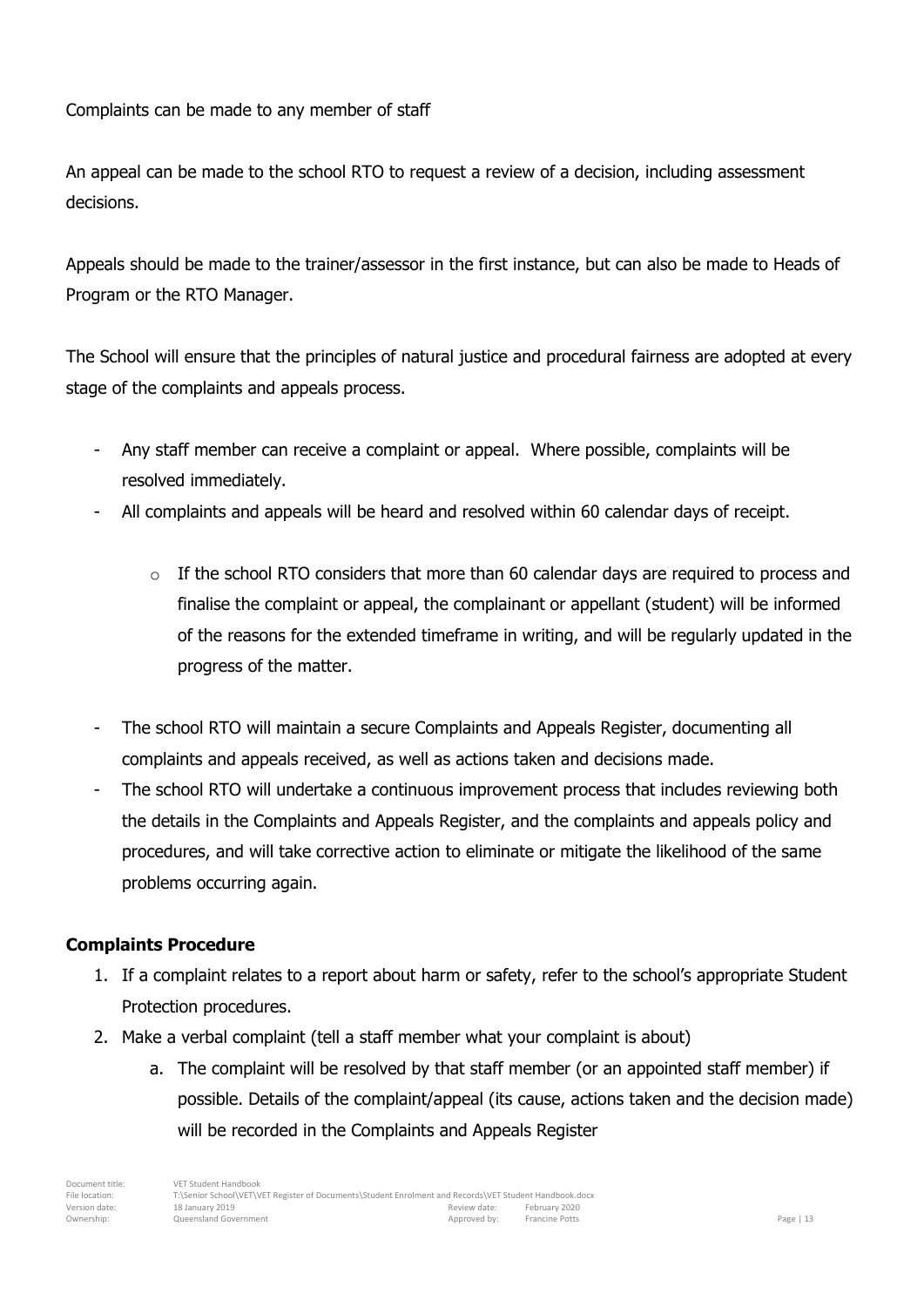- b. If the complaint cannot be promptly and simply resolved, an alternative staff member will be advised to process the complaint (however a written record of the complaint will be required).
- 3. To put a complaint/appeal in writing, students may use the support of a third party. Students can either put the complaint/appeal in writing themselves using the Complaints and Appeals Form [T:\Senior School\VET\VET Register of Documents\Complaints and Appeals\Complaints and](file://///eqgbn1699021/Teacher/Senior%20School/VET/VET%20Register%20of%20Documents/Complaints%20and%20Appeals/Complaints%20and%20Appeals%20Form.docx)  [Appeals Form.docx](file://///eqgbn1699021/Teacher/Senior%20School/VET/VET%20Register%20of%20Documents/Complaints%20and%20Appeals/Complaints%20and%20Appeals%20Form.docx) or students can ask a staff member to make a written record for them to sign. The written record must be signed and dated and witnessed.

If the complaint is not related to the RTO Manager, the written complaint will be given/sent to the RTO Manager.

If the complaint is related to the RTO Manager, the written complaint will be given/sent to the Principal (or a staff member nominated by the Principal).

Students will be provided with a prompt written acknowledgement to the complaint from either the RTO Manager, or Deputy Principal (as appropriate)

- 4. To resolve the complaint, the RTO Manager and Principal will:
	- a. discuss the issue/s with the staff member to whom the complaint was made give the student an opportunity to present their case (they may be accompanied by other people as support or as representation)
	- b. give the relevant staff member, third party or student (as applicable) an opportunity to present their case. They also may be accompanied by other people as support or as representation.
	- c. if necessary, convene an independent panel, the Complaints and Appeals Committee, to hear the complaint/appeal. The committee must not have had previous involvement with the complaint/appeal, and must include: a representative of the Principal one or more representative/s of the teaching staff an independent person.
	- d. deal with the issue/s communicate the outcome/decision to all parties in writing within 60 days of receipt of the complaint/appeal document the complaint/appeal — including the cause, actions taken and decisions made — in the appropriate secure Complaints and Appeals Register.
- 5. If the complaint is not finalised within 60 calendar days, students will be informed of the reasons in writing and will be regularly updated on the progress of the matter.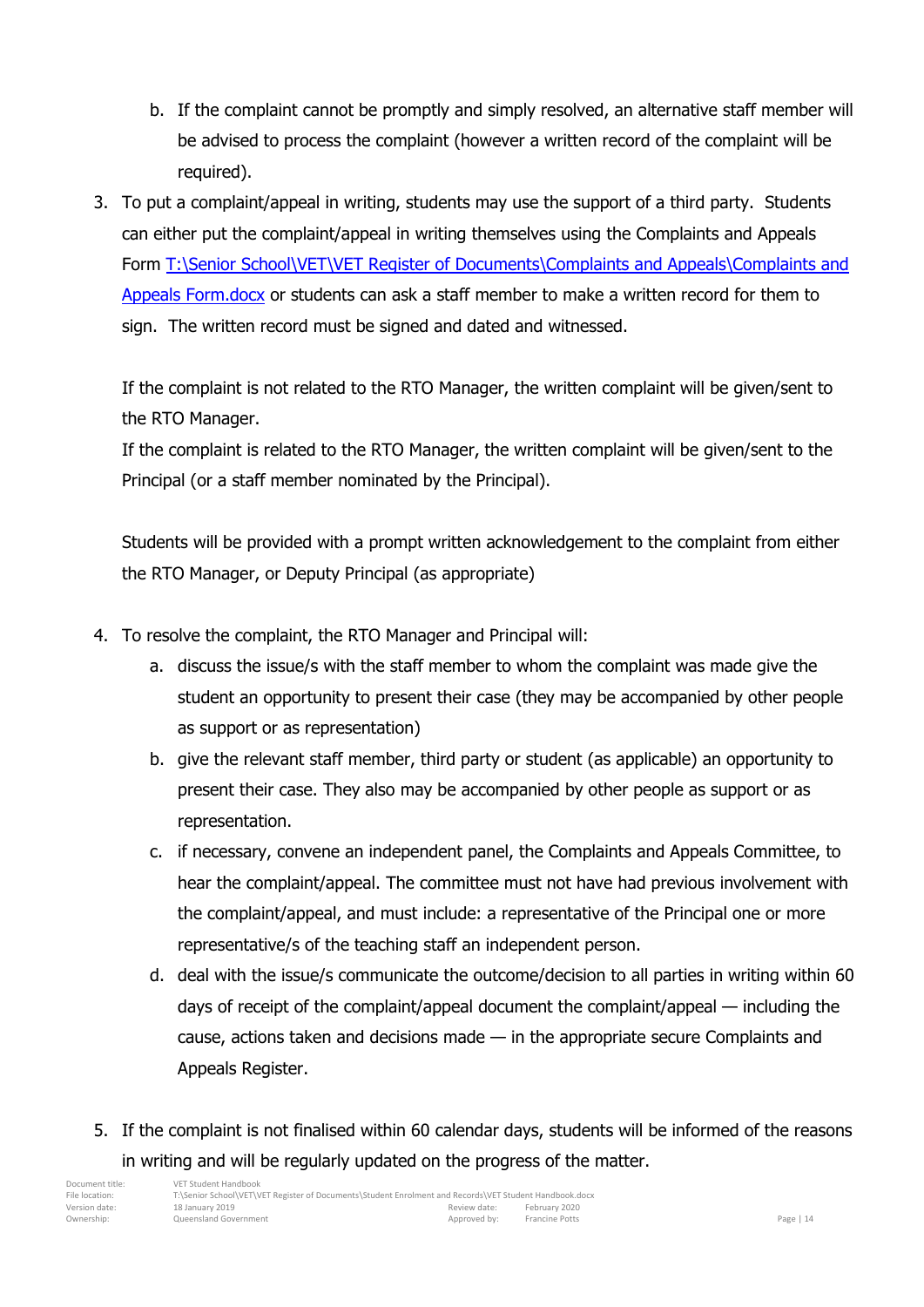- 6. If the procedures fail to resolve the issue/s, students may have the outcome reviewed (on request) by an appropriate party independent of the RTO.
- 7. If the student is still not satisfied, the Principal will refer them to the QCAA website for further information about making complaints (https://www.qcaa.qld.edu.au/senior/vet/rto-registrationaudits/appeals-complaints-enforcement).

#### **Appeals**

In the case of a student wishing to appeal an assessment decision, the first step is to speak with the Trainer and Assessor. If the student is still not satisfied with the outcome they can submit an appeal.

The School RTO will follow the principles of natural justice and procedural fairness at every stage of the process (these are clearly explained in this fact sheet

https://www.ombo.nsw.gov.au/ data/assets/pdf file/0017/3707/FS\_PSA\_14\_Natural\_justice\_Procedur [al\\_fairness.pdf\)](https://www.ombo.nsw.gov.au/__data/assets/pdf_file/0017/3707/FS_PSA_14_Natural_justice_Procedural_fairness.pdf);

#### **Making a verbal appeal**

- Speak to your Trainer and Assessor telling them which assessment decision you are appealing and why. Your Trainer and Assessor will document details of your verbal appeal on a Complaints and Appeals Form T:\Senior School\VET\VET Register of Documents\Complaints and [Appeals\Complaints and Appeals Form.docx,](file://///eqgbn1699021/Teacher/Senior%20School/VET/VET%20Register%20of%20Documents/Complaints%20and%20Appeals/Complaints%20and%20Appeals%20Form.docx) which students will need to sign and date as acknowledgement of the appeal being made.
- Students will be verbally informed that a Head of Program or the RTO Manager will be assigned to dealing with the appeal and that they will be contacted directly by them.
- Details of the verbal appeal will be documented in the Complaints and Appeals Register.

#### **Making a written appeal**

1. Students can make an appeal about an Assessment decision, in writing using the Complaints and Appeals Form T:\Senior School\VET\VET Register of Documents\Complaints and [Appeals\Complaints and Appeals Form.docx](file://///eqgbn1699021/Teacher/Senior%20School/VET/VET%20Register%20of%20Documents/Complaints%20and%20Appeals/Complaints%20and%20Appeals%20Form.docx) or any other written form that includes information about the assessment decision being appealed and the reasons why. Students can receive support from a third party throughout the process Students can ask a staff member to make a written record for them to sign. The written record must be signed and dated and witnessed.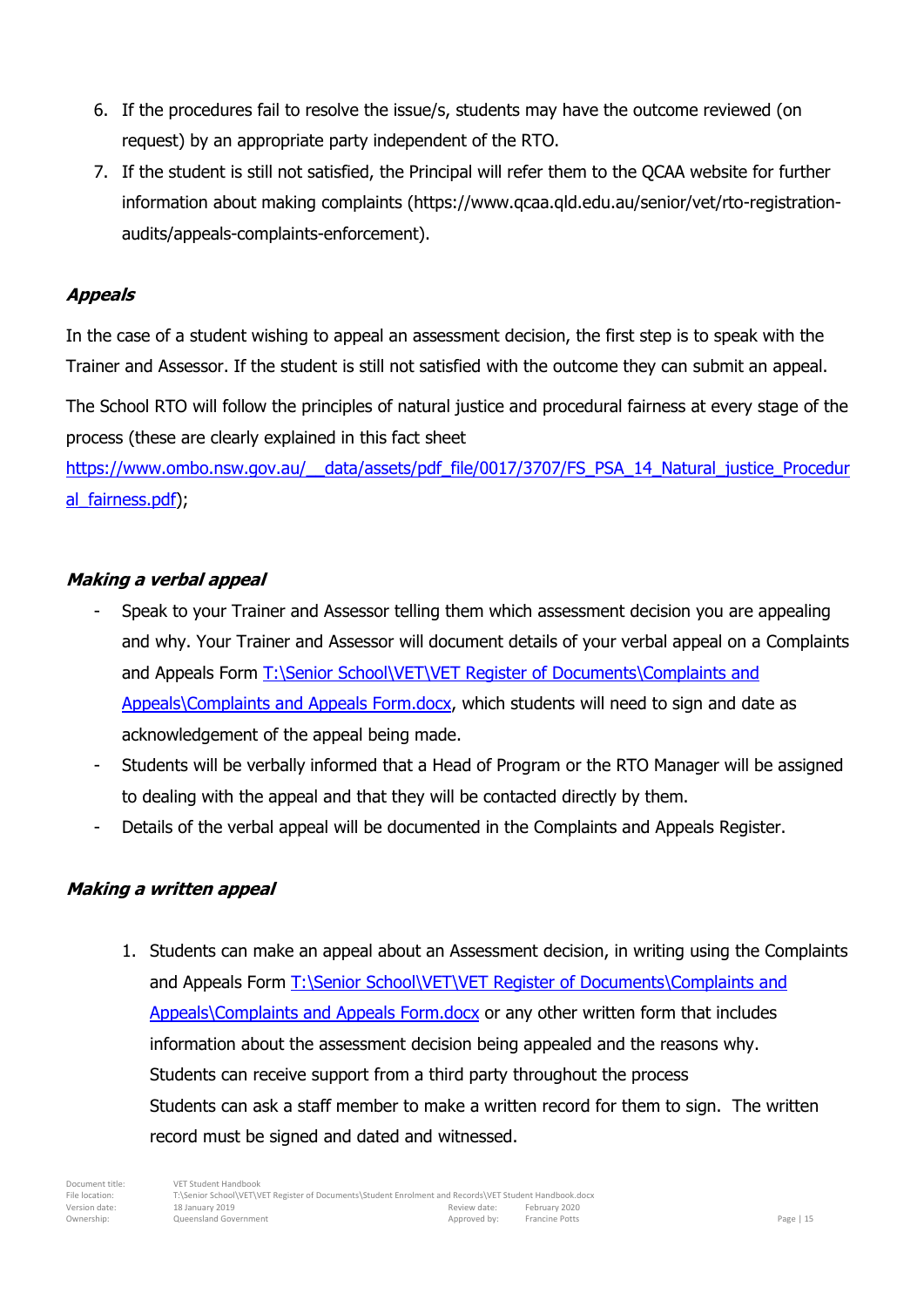- 2. The written appeal will be provided to the RTO Manager
- 3. Students will be provided with a prompt written acknowledgement of the receipt of the appeal from either the RTO Manager, or Head of Program (as appropriate)
- 4. The RTO Manager, the Head of Program and the Trainer and Assessor will meet to discuss the appeal (and any other third parties that are relevant to the decision being made);
	- The Student shall be given an opportunity to present their case to the RTO Manager and Head of Program and may be accompanied by one other person as support or as representation;
	- The relevant staff member shall be given an opportunity to present their case to the RTO Manager and Head of Program and may be accompanied by one other person as support or as representation;
	- The RTO Manager will communicate its decision on the appeal to all parties in writing and this will be recorded in the secure Complaints and Appeals Register;
- 5. When a decision is reached this will be communicated in writing to the appellant within 60 calendar days of the appeal being received as well as being recorded on the secure Complaints and Appeals Register;

If the decision will take longer than 60 calendar days the appellant will be notified in writing of the reasons why a decision has not been reached and provide regular updates regarding the progress of the matter;

- 6. If the Student is still not satisfied, the Chief Executive Officer (Principal) will appoint an independent third party (outside the RTO) to mediate with costs being communicated to all parties prior to commencement;
- 7. If the appellant is still not satisfied, the Chief Executive Officer (Principal) will refer them to the QCAA website for further information about making complaints [\(https://www.qcaa.qld.edu.au/senior/vet/appeals-complaints-enforcement\)](https://www.qcaa.qld.edu.au/senior/vet/appeals-complaints-enforcement);

#### <span id="page-15-0"></span>**16. Recognition arrangements for RPL**

All VET students have access to a procedure that gives Recognition of Prior Learning. RPL is an assessment process that assesses an individual's level of knowledge and skills against individual or multiple units of competencies.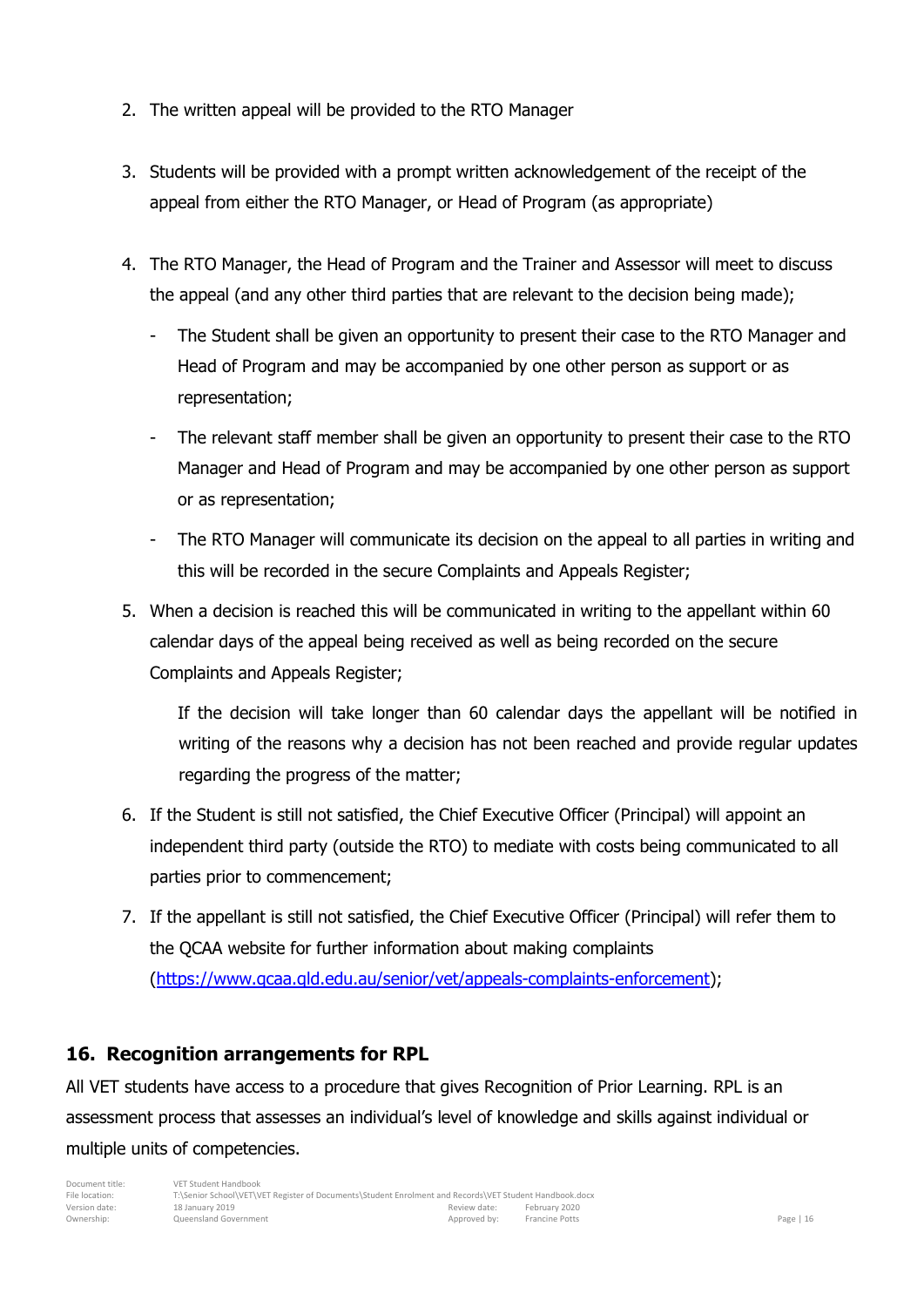All applications for RPL will be responded to once a written application has been received. The RTO Manager will keep an RPL register which documents all RPL applications and their outcomes. Once the evidence has been provided to the RTO to assess RPL, the student will be notified of the decision. Students may have access to reassessment on appeal.

#### **Recognition of prior learning procedure**

At the commencement of the school year a Student Induction will be conducted by the RTO Manager and/or Trainer and Assessor and included in this process will be information about Recognition of Prior Learning (RPL) and will be further documented in the Student Handbook. Students who join a VET qualification as a late enrolment will be taken through the induction process by the RTO Manager.

Students will be informed about:

- What RPL is:
- All students will have access to, and be offered RPL;
- The application forms used for RPL and the types of evidence that could be presented;
- The process that will be followed for RPL; and
- Appealing assessment decisions for RPL.

A VET student seeking RPL will be provided with a copy of a RPL application form by their relevant Trainer and Assessor along with receiving support and assistance to interpret the documentation and compile the evidence required.

Once the student has submitted the required evidence the Trainer and Assessor will examine the evidence provided and make an assessment judgement. If there are gaps the Trainer and Assessor will inform the student of the gaps and the required training and assessment that will need to be undertaking to address these gaps. The Trainer and Assessor will clearly document the assessment decision using the qualification specific documentation that is to be retained in accordance with the Retention of Student Records Procedure.

The Trainer and Assessor must inform the RTO Manager of the application and result and the RTO Manager will record this in the RPL Application Register.

### <span id="page-16-0"></span>**17. Recognition of AQF qualifications and statements of attainment issued by another RTO and credit transfer**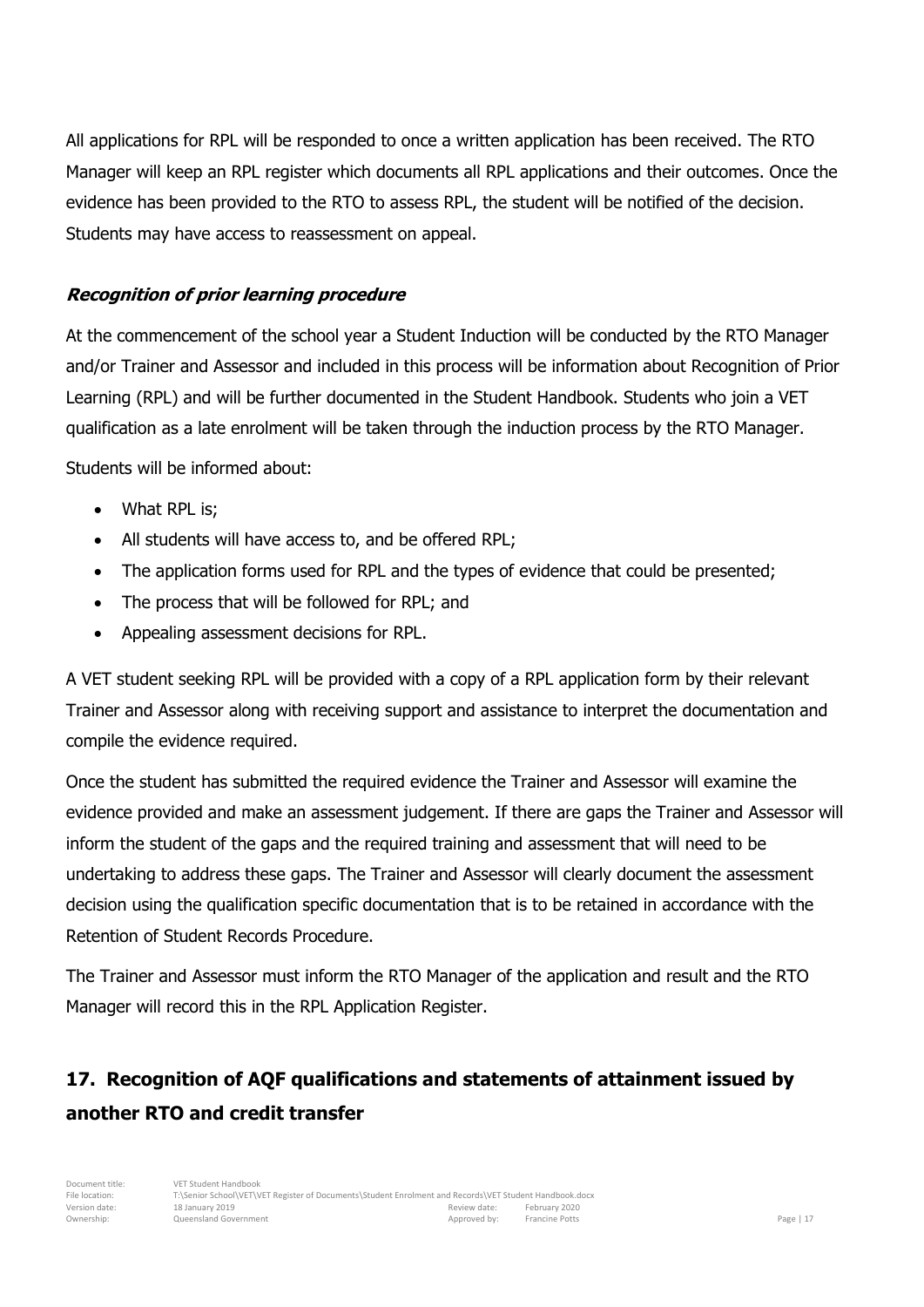At the commencement of the school year a Student Induction will be conducted by the RTO Manager and/or Trainer and Assessor and included in this process will be information about credit transfer and will be further documented in the Student Handbook. Students who join a VET qualification as a late enrolment will be taken through the induction process by the RTO Manager.

Students will be informed about:

- What credit transfer is;
- What documents need to be provided for credit transfer; and
- The process of obtaining credit transfer.

All students who are entitled to credit transfer from units of competency they have achieved within the RTO (ie. through qualifications completed in year 10 or across qualifications being undertaken at the same time) will be awarded credit transfer automatically by the RTO. These instances will be identified by the RTO Manager and the SDCS Operator/Student Management Operator and the student and relevant Trainer and Assessor will be informed by the RTO Manager. In order to achieve this, the RTO Manager and SDCS Operator/Student Management Operator will identify all units of competency across the RTO that are offered in multiple courses and where students will be awarded credit transfer.

When students transfer in from other schools that are an RTO and the student has undertaken VET at the other school credit transfer will only be granted upon the student providing a Statement of Attainment or Record of Results issued by the previous RTO (a Form S1 is not sufficient). It will be the responsibility of the student to obtain this and credit transfer will not be granted until the documented evidence has been provided. The documentation is to be provided to the RTO Manager or SDCS Operator/Student Management Operator directly. A copy of the Statement of Attainment/Record of Results will be provided to the Trainer and Assessor to store a copy with the student profile/portfolio as evidence. The SDCS Operator/ Student Management Operator will update SDCS/Student Management System accordingly.

When students have undertaken qualifications through other non-school RTOs credit transfer will be granted when the student provides the RTO Manager or SDCS Operator/ Student Management Operator with a copy of the Statement of Attainment or Record of Results. This will be recorded on SDCS/Student Management by the SDCS Operator/ Student Management Operator and a copy of the documentation given to the Trainer and Assessor for storing as evidence on the student profile/portfolio.

<span id="page-17-0"></span>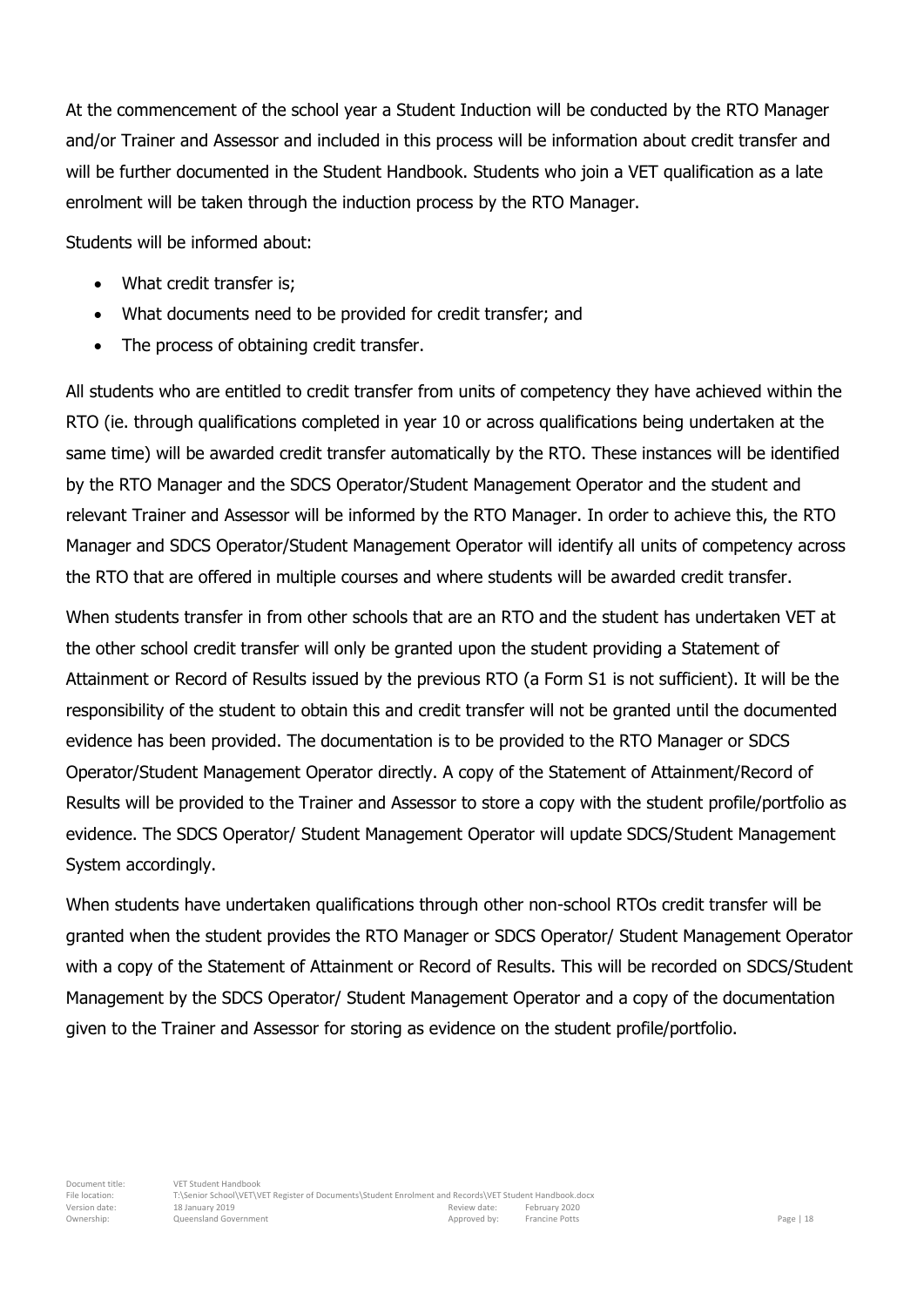#### **18. Certification and issuing qualifications**

The RTO must issue to students whom it has assessed as competent in accordance with the requirements of the Training package or VET accredited course, a VET qualification or VET statement of attainment (as appropriate) that meets the requirements of the Standards for RTOs 2015.

The RTO will ensure that through the implementation of the AQF Qualifications Issuance Policy:

- Students will receive the certification documentation to which they are entitled
- AQF qualifications are correctly identified in certification documentation
- AQF qualifications are protected against fraudulent issuance
- A clear distinction can be made between AQF qualifications and non-AQF qualifications
- Certification documentation is used consistently across the RTO, and
- Students and parents/caregivers are confident that the qualifications they have been awarded are part of Australia's national qualifications framework – the AQF
- The RTO will establish anti-fraud mechanisms by including the RTO's own logo each document issued to ensure there is no fraudulent reproduction or use of credentials.

#### **Replacement of certification documentation**

The RTO maintains a Register of Certification Documents Issued for 30 years from the date of issue. This allows learners to request a reissue of their documentation at a later date. The RTO ensures that this is stored in an accessible format with both electronic and hard copy records kept securely. The process for a learner, or former learner, to request a reissue of their documentation is as follows:

- All requests for a replacement qualification or statement of attainment must be in writing (email is acceptable) from the learner to the RTO Manager;
- The request will be forwarded to the RTO to coordinate who may request the SDCS Operator/ Student Management Operator to print the certification documentation;
- The RTO will access the archived records/Register of Certification Documentation Issued to access the required information for the replacement document, or contact QCAA for a reissue;
- The replacement will identify that it is a re-issued version as well as follow all requirements for printing and issuing qualifications and statements of attainment as outlined in the checklist for certification documentation; and
- The replacement will be issued with 30 working days of receipt of the written request.

#### <span id="page-18-0"></span>**19. Qualification and accredited course guarantee**

The RTO gives a guarantee to the student that the RTO will complete the training once the student has started student in their chosen qualification or accredited course Students who enter a course after the start date have the opportunity to negotiate a package of units that will lead to a statement of

| Document title:<br>File location: | VFT Student Handbook<br>T:\Senior School\VET\VET Register of Documents\Student Enrolment and Records\VET Student Handbook.docx |              |                |            |
|-----------------------------------|--------------------------------------------------------------------------------------------------------------------------------|--------------|----------------|------------|
| Version date:                     | 18 January 2019                                                                                                                | Review date: | February 2020  |            |
| Ownership:                        | Queensland Government                                                                                                          | Approved by: | Francine Potts | Page $ 19$ |